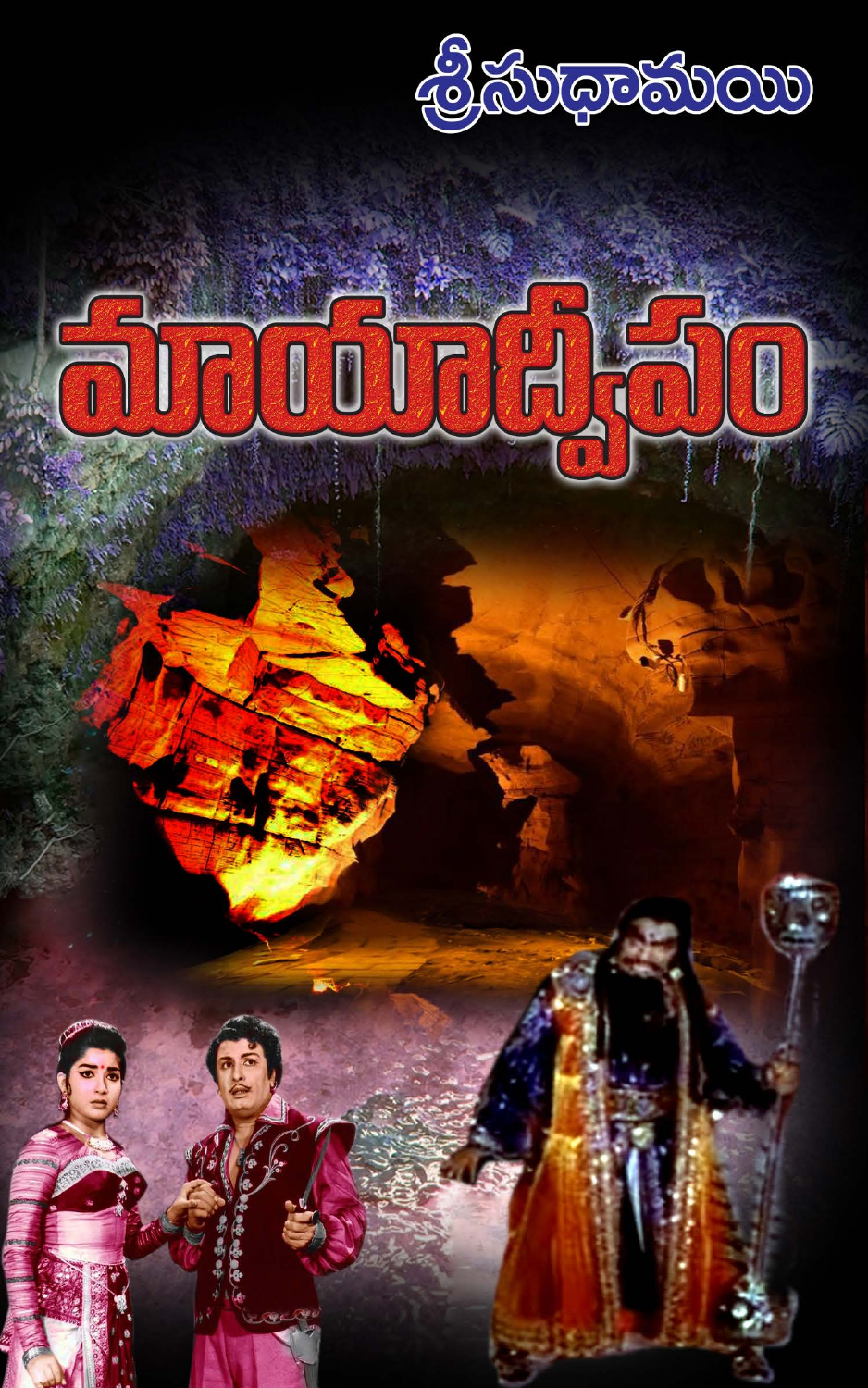మాయాద్విపం

**by Sreesudhamayi** 

**Website : www.manrobo.com**

**Price : Rs 60/-** 

**First Edition : March 2019** 

**Cover Page Concept MANROBO CREATIONS**

**Cover Page SRIKANTH**

**Copies available at**

**kinige.com manrobocrations@gmail.com www.manrobo.com**



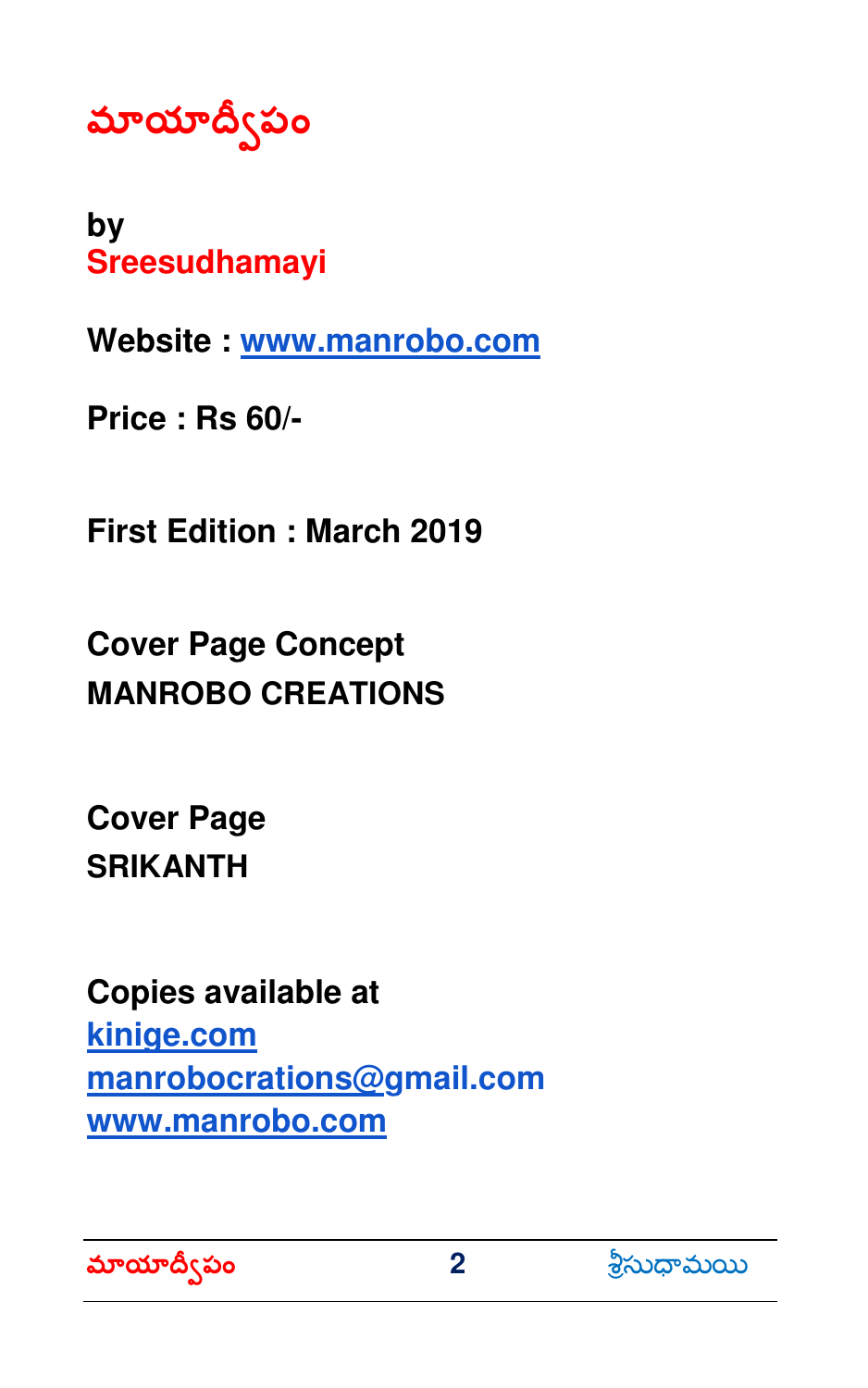



అది <mark>సైమిశారణ్యంలోని ఒక అటవీ ప్రాంతం. ఆ ప్రాంతంలో</mark> ఒక <mark>ఎత్తయిన కొండప్రదేశం. ఆ ప్రదేశం చుట్టూ ఫలవృ</mark>క్షాదులు అనేకం విస్తరించి ఉన్నాయి. అనేక రకాలైన ప<u>కు</u>లు సాధుజంతువులు ఆ ప్రాంతంలో స్వేచ్ఛగా జీవిస్తున్నాయి. ఆ ప్రదేశానికి కొద్ది దూరంలో పారుతున్న సెలయేరు. ఆ సెలయేటి వద్ద దాహం తీర్చుకుంటున్న జింకలు ఏనుగులు కుందేళ్<mark>లు</mark> ఇతర వన్యమ్మగాలన్నీ ఎవరి కోసమే <mark>వేచి ఉ</mark>న్నట్టు సెలయేటికి ఒక పక్కగా ఆగిపోయాయి.

<mark>మాయాద</mark>ీ్వపం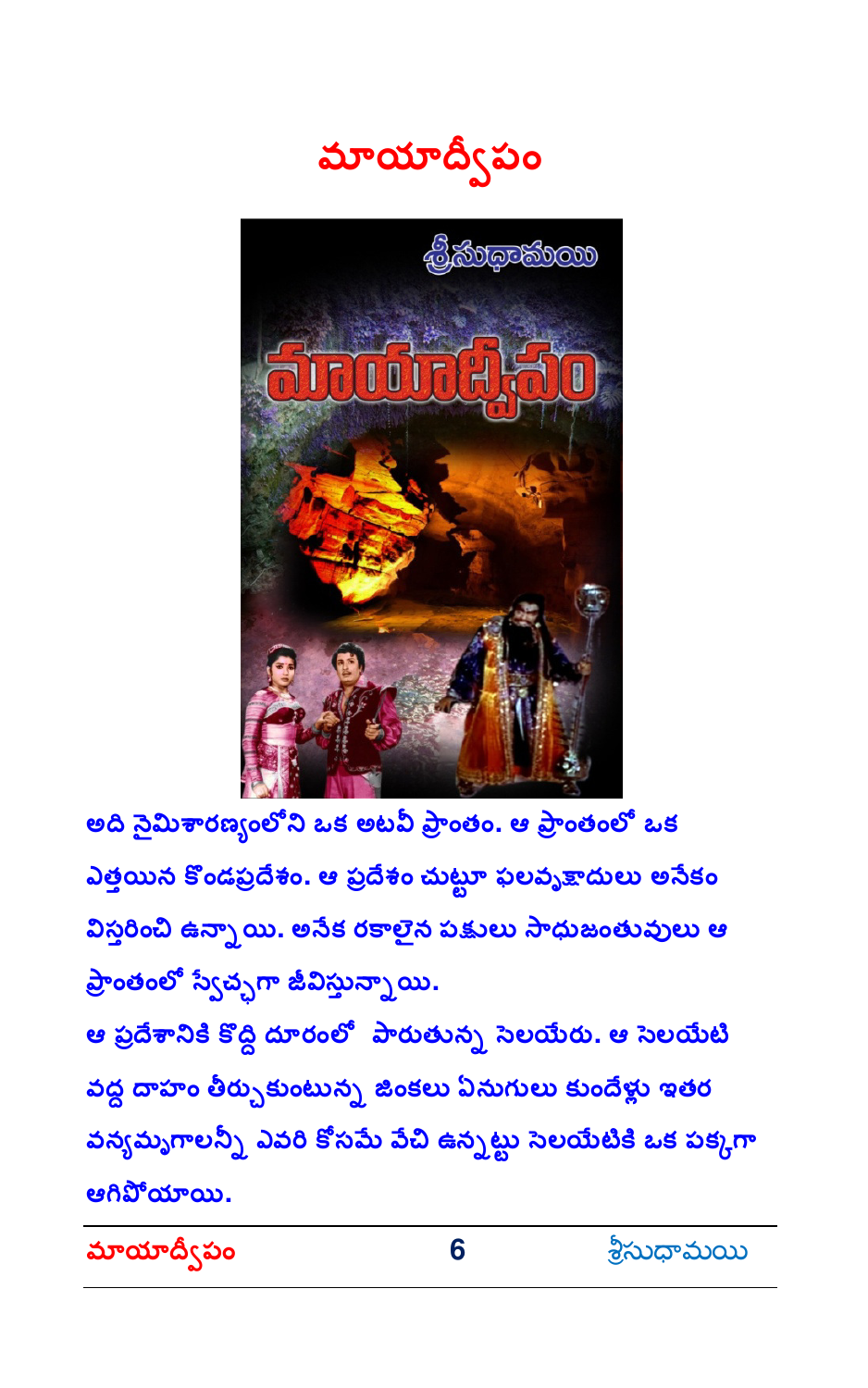అంతలో ఆ సెలయేటి కి ఆవలి వైపునుండి సంధ్యావందనం ముగించుకుని బయటకొచ్చిన మహాసిద్ధుడు మణికందరుడు అక్కడున్న అన్ని జంతువులను చూసి చిరునవ్వు నవ్వాడు. మణికందరుడిని చూడగానే జింకలు చెంగుచెంగున గంతులు వేశాయి.

చెట్టు మీద కోయిలలు కమ్మ టిస్వరాలతో కూజితాలు పాడాయి. నెమళ్లు పురి విప్పి నాట్యమాడాయి. ఏనుగులు తొండాలెత్తి ఘీంకరిస్తూ సిద్ధుడి ముందు మోకరిల్లాయి.

పక్షులు కిలకిలరావాలతో తమ మోదాన్ని ప్రకటించాయి.

వాటన్ని టినీ ఆశీర్వదిస్తూ ముందుకు సాగాలనుకున్న మణికందరుడికి ఒక ఏనుగు అడ్డంగా నిలబడింది. తనను ముందుకు కదలనివ్వకుండా అడ్డుకున్న ఏనుగును చూసి చిరునవ్వు నవ్విన మణికందరుడిని చూసిన ఏనుగు తన ముందుకాళ్లతో మోకరిల్లి తన తొండంతో మణికందరుడిని ఎత్తి తన మీద కూర్చుండబెట్టుకుని మెల్లిగా ముందుకు సాగడం మొదలుపెట్టింది. ఆ ఏనుగు పెనుక మిగిలిన జంతుజాలం అంతా కోలాహలంగా బయలుదేరింది. మణికందరుడిని తనపై మోస్తూ మంద్రంగా సాగుతున్న ఏనుగు ఉన్నట్టుండి అక్కడే ఆగివోయి భయంతో ఘీంకారం చేయసాగింది. అది చూసిన మణికందరుడు చాలా రోజుల తర్వాత తాను గుహనుండి బయటకు వచ్చి సెలయేటి వద్దకు పెళ్లడం మహామాంత్రికుడైన మాయాక్షుడికి తెలిసిపోయిందని అందుకే గాలితో పాటు కలిసిపోయి తనను పెంబడిస్తున్నా డని అర్ధమైంది. పెంటనే తన కమండలంలోని

<mark>మాయాద</mark>ీ్వపం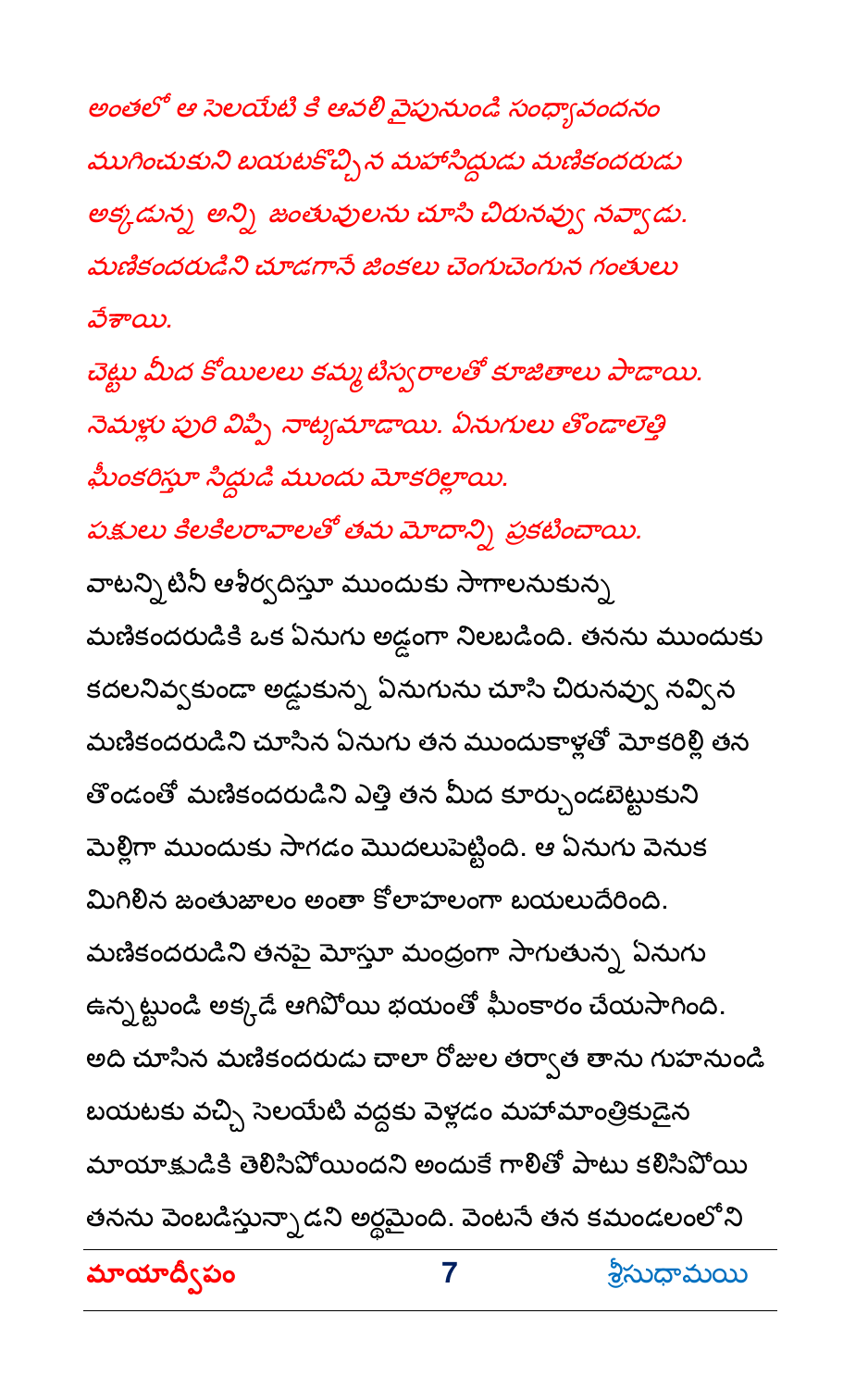నీటిని చేతిలోకి తీసుకుని అభిమంత్రించి తన పెనక నడుస్తున్న మూగజీవాలైన వన్యప్రాణుల మీద చల్లాడు. పెంటనే ఆ జంతుజాలమంతా మణికందరుడి చుట్టూ చేరి కవచంలా ఏర్పడ్డాయి. అంతలో అక్కడికి గా<mark>లి</mark> రూపంలో చేరుకున్న మాయా<u>కు</u>ుడు గాలిని బలంగా ఊదసాగాడు. ఆ గాలుల ధాటికి అక్కడున్న చిన్న చిన్న వృక్షాలు సేలకూరివోసాగాయి. ఆ ప్రదేశమంతా మాయాక్షుడు తన నోటితో ఊదుతున్న గాలుల ధాటికి కంపించడం మొదలైంది. గాలుల .<br>తీవ్రత మరింతగా పెరిగి ఈదురుగాలులు మొదలయ్యాయి. వాటి ధాటికి పెద్ద వృక్షాలు కంపించడం మొదలుపెట్టాయి. ఆ ప్రదేశమంతా కొట్టుకువోతున్న వృక్షశాఖలతో కొమ్మలతో నిండి ఉంది. కొండరాళ్లు బండరాళ్లు శిలలు స్థానభ్రంశం చెందడం మొదలైంది. ఫలవృక్షాలు సేలరాలివోయాయి. ఆహ్లాదకరమైన ప్రకృతి విషాదకరమైన వికృతిగా మారసాగింది. భీకరమైన సుడిగాలులు జడిగాలుల ధాటికి మహామహావృక్షాలు గాలిలో కొట్టుకువోసాగాయి. అంత భీకరమైన ప్రకృతి విలయంలో....

మహాసిద్దుడు మణికందరుడు కమండలంలోని నీటిని చల్లిన జంతుజాలం మణికందరుడి చుట్టూ కవచంలా చెక్కుచెదరకుండా అలాగే నిలబడి ఉన్నాయి. ఆ సుడిగాలులు జడిగాలులు వాటిని ఇసుమంతైనా కదల్చలేకవోయాయి. వాటి మధ్యలో కనులు మూసుకుని తపస్సమాధిలో మునిగి ఉన్న మణికందరుడు కళ్ల<mark>ు</mark> తెరిచాడు. కమండలం చేతిలోకి తీసుకుని తన అరచేతి గుండా సప్తవర్ణాల రూపంలో ఉన్న శక్తులను కమండలంలోకి

<mark>మాయాద్వీపం</mark>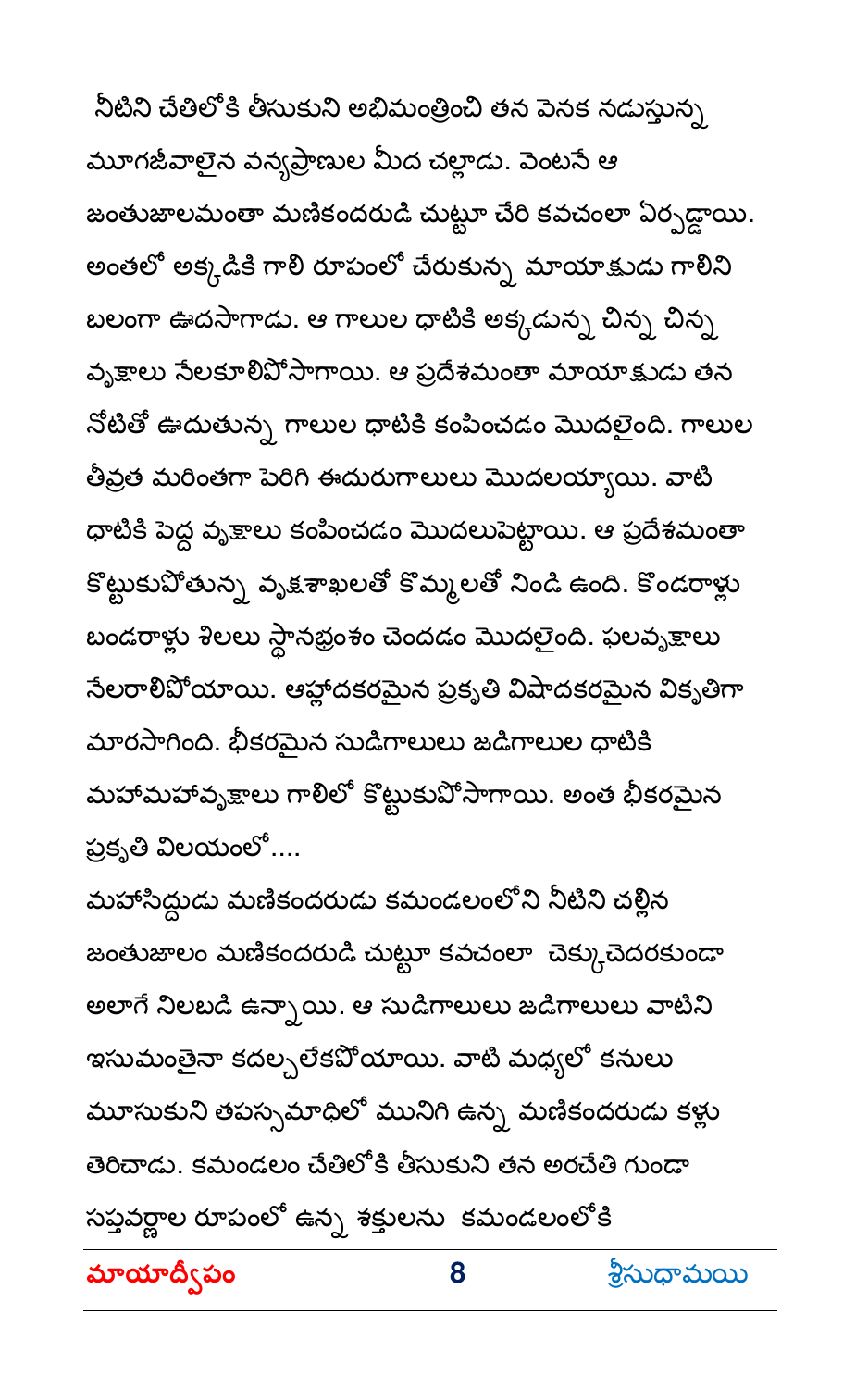ధారవోయసాగాడు. అన్ని శక్తులను కమండలంలోకి ధారవోయగానే కమండలం ఒక్కసారిగా పుత్తడివర్లంలోకి మారిపోయింది. .. మణికందరుడు కమండలంలోకి తన శక్తులను ధారవోస్తున్న సమయంలో గాలి రూపంలో ఉన్న మాయాక్షుడు ఎలాగైనా కమండలాన్ని తాకాలని విశ్వప్రయత్నం చేయసాగాడు. కానీ మణికందరుడి చుట్టూ గాలి కూడా చొరబడలేనంత కట్టుదిట్టమైన కవచంలా జంతుజాలం ఉంది. అది చూసిన మాయాక్షుడు ఆగ్రహంతో ఊగివోవడం మొదలుపెట్టాడు.

కమండలం సప్తవర్ణాల దివ్యశక్తులతో పుత్తడివర్లంలోకి మారగాసే మణికందరుడు పైకి లేచాడు. జంతువులన్నీ పక్కకు తప్పుకున్నాయి. అందుకోసమే ఎదురు చూస్తున్న మాయాక్షుడు గా<mark>లి రూపాన్ని వదిలి తన అసలు రూపంలోకి మారివోయాడు</mark>. మణికందరుడిని పట్టి బంధించాలని ముందుకు వచ్చాడు. మాయాక్షుడి కదలికలను గమనిస్తున్న మణికందరుడు తన చేతిలోని దివ్వశక్తుల కమండలాన్ని అల్లంతదూరానికి గిరవాటు పేశాడు. అది చూసిన మాయాక్షుడు ఆ కమండలం కోసం ఆ ప్రదేశానికి పెళ్లసాగాడు.

కమండలం పడిన ప్రదేశం ఒక కందకంలా మారివోయి ఆ కందకంలో కమండలం ఉండిపోయింది.

కమండలం పడిన ప్రదేశంలో పెద్ద కందకం ఏర్పడగాసే ఆగ్రహాపేశాలతో ఊగివోతూ మాయాక్షుడు మణికంధరుడిని బందించాలని ముందుకు దూకాడు . అది చూసిన మణికంధరుడు మెరుపువేగంతో కదిలి తన

| మాయాదీ్ఘపం |  | శ్రీసుధామయి |
|------------|--|-------------|
|------------|--|-------------|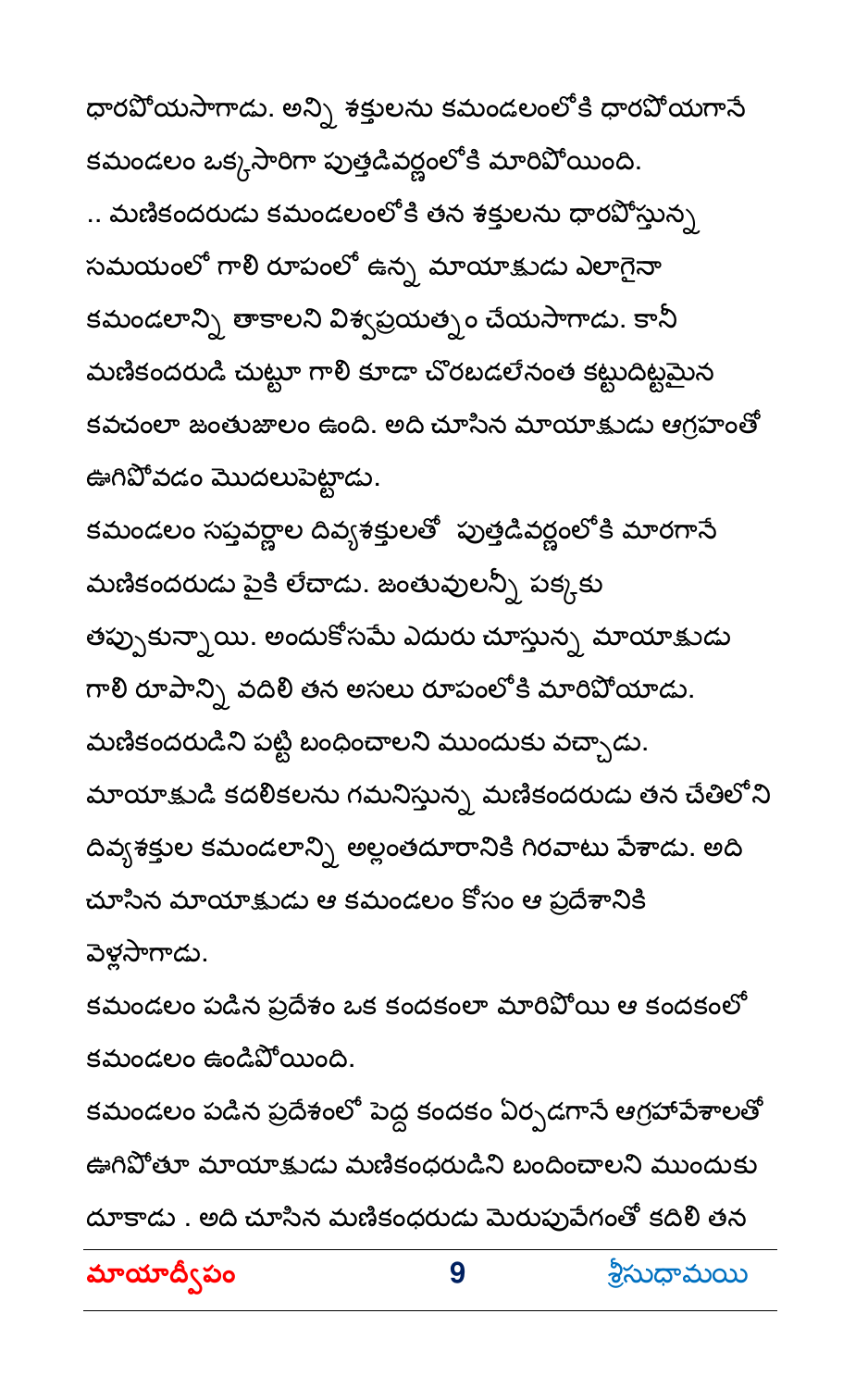చేతిలో ఉన్న రుద్రాక్షమాలను ఆ కందకం పైపు విసిరేసి అంతే పేగంతో దండంతో సేలమీద బలంగా కొట్టాడు .

పెంటనే మణికంధరుడు నిలబడ్డచోట చుట్టూ అగ్నివలయం ఏర్పడింద<mark>ి</mark> . అంతలో అక్కడికి చేరుకున్న మాయాక్షుడు ఆ వలయాన్న<mark>ి</mark> సమీపించాడు రెప్పపాటు కాలంలో ఆ అగ్ని వలయం మాయాక్షుడిని అల్లంత దూరానికి విసిరేసింది . మరల అగ్నివలయ<mark>ా</mark>న్ని సమీపిస్తున్న మాయాక్షుడికి ఒక దృశ్యం గోచరించి స్థాణుపై అలాగే నిలబడిపోయాడు .

అగ్ని వలయంలోపల ఉన్న మణికందరుడు ఒక పెద్ద <mark>వెలుగులా</mark> మారివోయాడు. ఆ పెలుగు కమండలం పడిన కందకం వైపు పయనించి ఆ కందకాన్ని ఆవరించింది. మణికందరుడు విసిరేసిన రుద్రాక్షమాల నూట ఎనిమిది చక్రాలుగా మారి ఆ కందకం మీదుగా తిరగడం మొదలు పెట్టాయి. అంతలో అక్కడికి ప్ర<mark>వేశించ</mark>ిన మాయాక్షుడు ఆ కందకం దగ్గరికి పెళ్లేంతలో ...

" మాయాక్షా అక్కడే ఆగివో .నీ మంత్రశక్తి కానీ ఎలాంటి మాయలు కానీ ఆ కమండలాన్ని దక్కించుకోలేవు. ఎలాంటి దుష్ట శక్తులు కూడా మణికందరుడి మహిమాన్వితమైన శక్తులను తాకలేవు.

మణికందరుడి గురువైన గందర్వసిద్ధుడి వరప్రభావం చేత జన్మించిన మహావీరుడు మాత్రమే ఆ కమండలాన్ని సాధించగలడు . ఆ కందకం మీద తిరిగే చక్రాలు తమ వద్దకు వచ్చిన ఏ వస్తువునైనా సరే ఖండిం<mark>చ</mark>ి పేస్తాయి " అని వినిపించింది అసురవాణి

ఆ మాటలు విన్న మాయాక్షుడు అక్కడే ఆగివోయి ఏదో మంత్రించి

| మాయాదీ్ఘపం | 10 <sup>°</sup> | శ్రీసుధామయి |
|------------|-----------------|-------------|
|------------|-----------------|-------------|